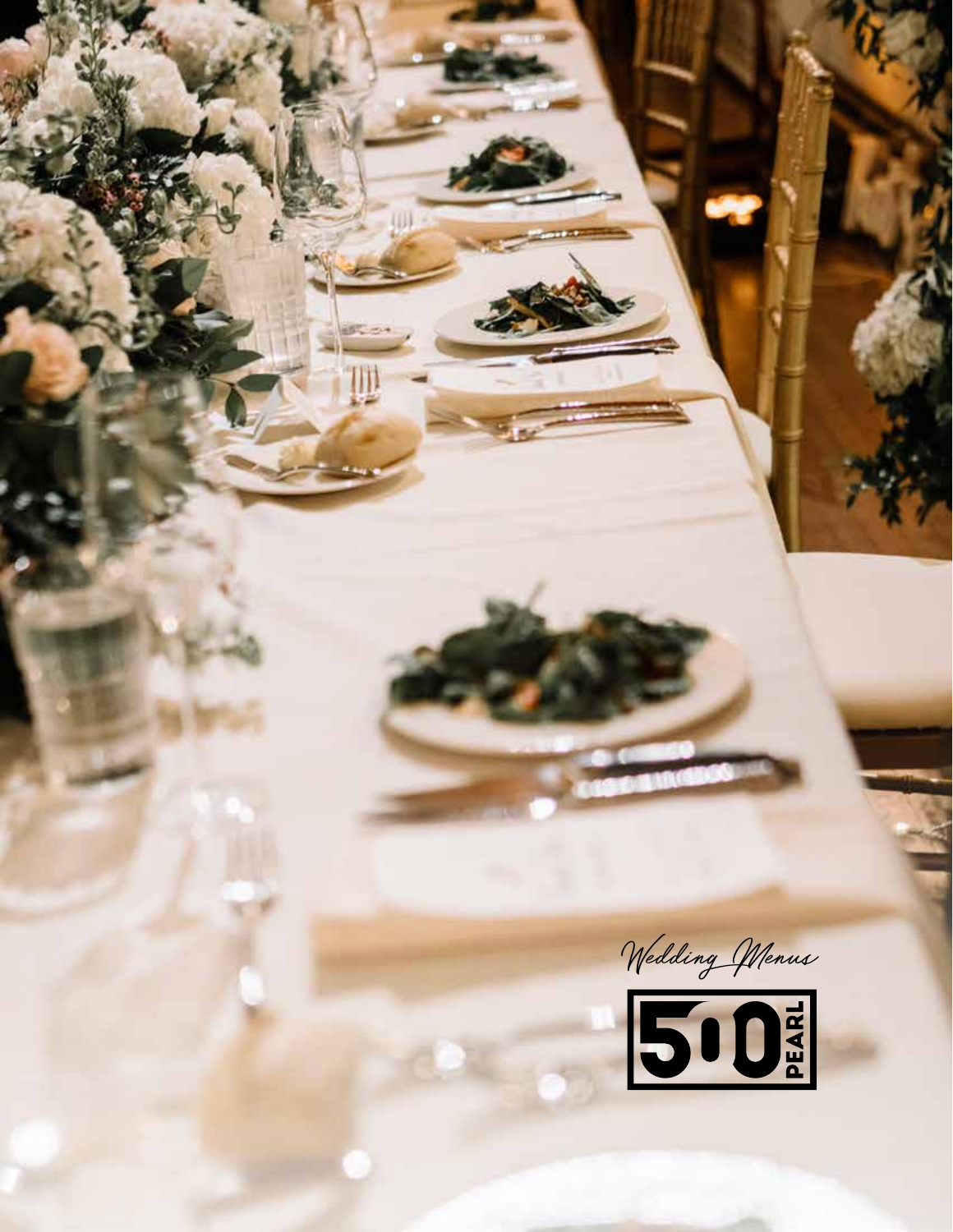Good Things Station Package

- \$95 Per Person
- Maximum attendance of 100
- 4 Hours of Concierge Bar
- 2 Personalized Signature Cocktails included at the Bar
- Display of Seasonal Fruits, International & Domestic Cheese, with Artisan Crackers
- Plated Salad Service: Choice of House or Caesar Salad
- Coffee and Tea Station

# CHOICE OF 3 STATIONS

#### **CARVING STATION:**

*CHOICE OF 2 PROTEINS*

Garlic and Honey Glazed Turkey: Cranberry Relish, Roasted Turkey Jus Root Beer Glazed Smokehouse Ham: Pineapple Relish Marinated Pork Loin: Apple Cider Reduction Pepper Crusted Grilled Beef Tenderloin: Creamed Horseradish, Demi Glaze

### **CUSTOM PASTA CREATIONS:**

Pastas: Penne, Farfalle, Tortellini Toppings: Roasted Peppers, Caramelized Onions, Roasted Mushrooms, Baby Spinach Proteins: Italian Sausage, Grilled Chicken, Shrimp Cheeses: Gorgonzola, Parmesan Cheese Sauces: Basil Marinara, Herb Cream, Vodka Sauce Breads: Roasted Garlic and Cheese Bread

## **BUFFALO HOMETOWN STATION:**

Traditional Wings Two Ways, Mini Carved Beef on Weck with Horseradish Aioli, Potato Perogies with Caramelized Onions, Gourmet Artisan Flatbreads with Cheese, Pepperoni, Buffalo Chicken, and Stuffed Banana Pepper Risotto Cake

### **TAQUERIA STATION:**

*CHOICE OF 2 TACOS*

Modello Braised Pork Tacos: Corn Tortillas, Mango Relish, Salsa Verde Carne Asada Tacos: Shaved Radish, Cilantro Lime Crème Chicken Taco: Pico de Gallo, Chipotle Ranch Dressing Fish Tacos: Shredded Purple Cabbage, Siracha Aioli

Beans and Rice, Crispy Tortilla Chips with Queso

### **IDAHO STATION:**

Crispy French Fries, Sweet Potato Fries, and Tots Accompaniments: Chili, Smoked Bacon Bits, Sour Cream, Chives, Melted Queso, Spicy Ketchup, Brown Sugar Infused Honey, Peppered Gravy, Malt Vinegar, Hot Sauce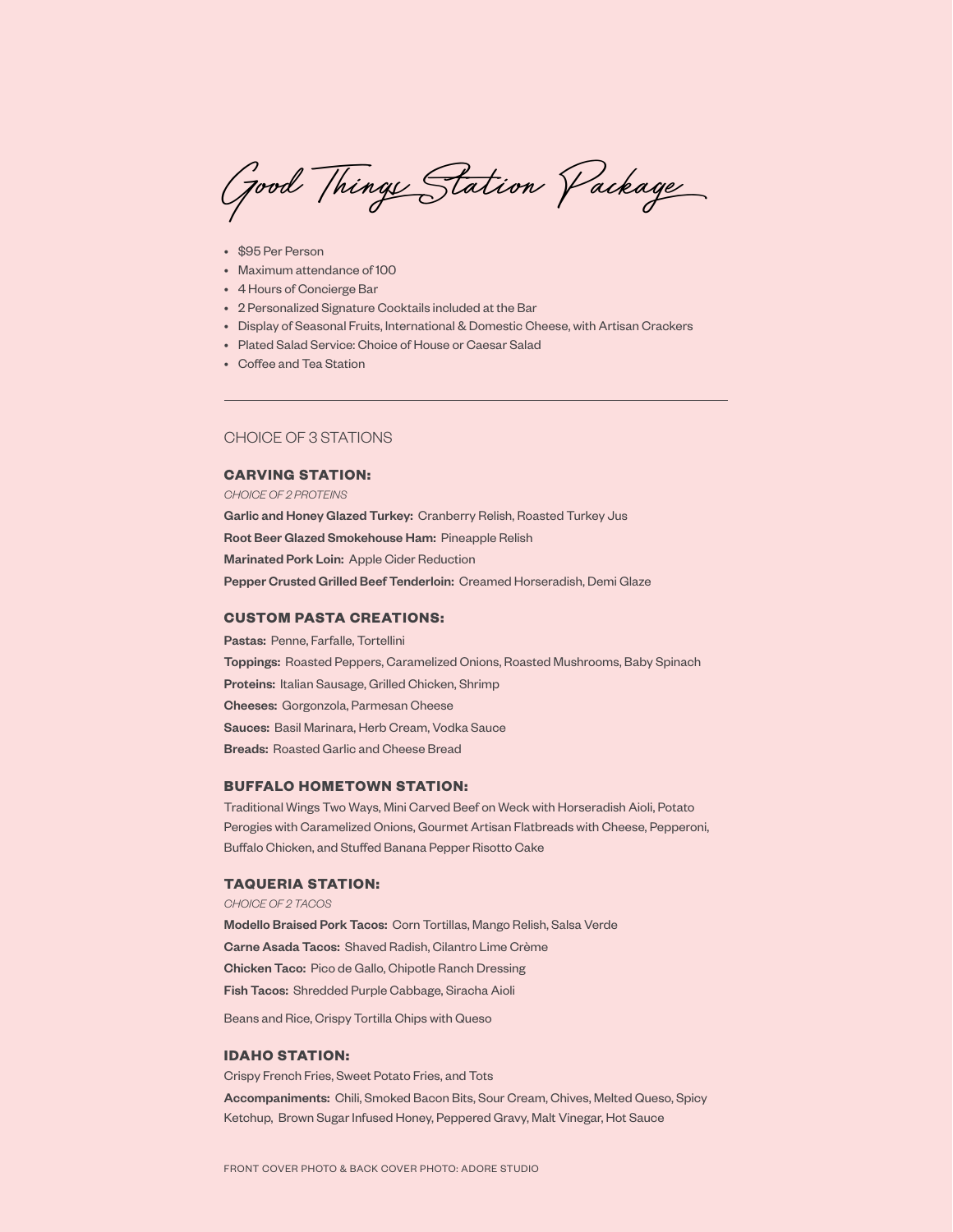The Pearl Buffet

- \$110 Per Person
- 4 Hours of Concierge Bar
- 2 Personalized Signature Cocktails included at the Bar
- Display of Seasonal Fruits, International & Domestic Cheese, with Artisan Crackers
- Plated Salad Service: Choice of House or Caesar Salad
- Champagne Toast for all Guests
- Coffee and Tea Station

# **PLATED SALAD SERVED**

House: Garden Greens, Local Tomatoes, Cucumber, Shaved Red Onion, Balsamic Vinaigrette Caesar: Hearts of Romaine, Garlic Croutons, Aged Parmesan, Classic Caesar Dressing

### **ENTRÉES**

*CHOICE OF 2* Chicken Picatta Buffalo Niagara Chicken Roasted Chicken with a Seasonal Sauce Filet of Sirloin Herb Roasted Salmon

# **PASTA**

*CHOICE OF 1* Seasonal Ravioli Penne Pasta with Alfredo or Marinara Sauce Cheese Tortellini with Alfredo or Marinara Sauce

### **STARCH**

*CHOICE OF 1* Herb Roasted Red Potatoes Classic Rice Pilaf Roasted Garlic Whipped Potatoes

## **1 VEGETABLE**

Clipped Green Beans with Toasted Almonds Roasted Root Vegetables Citrus Honey Glazed Carrots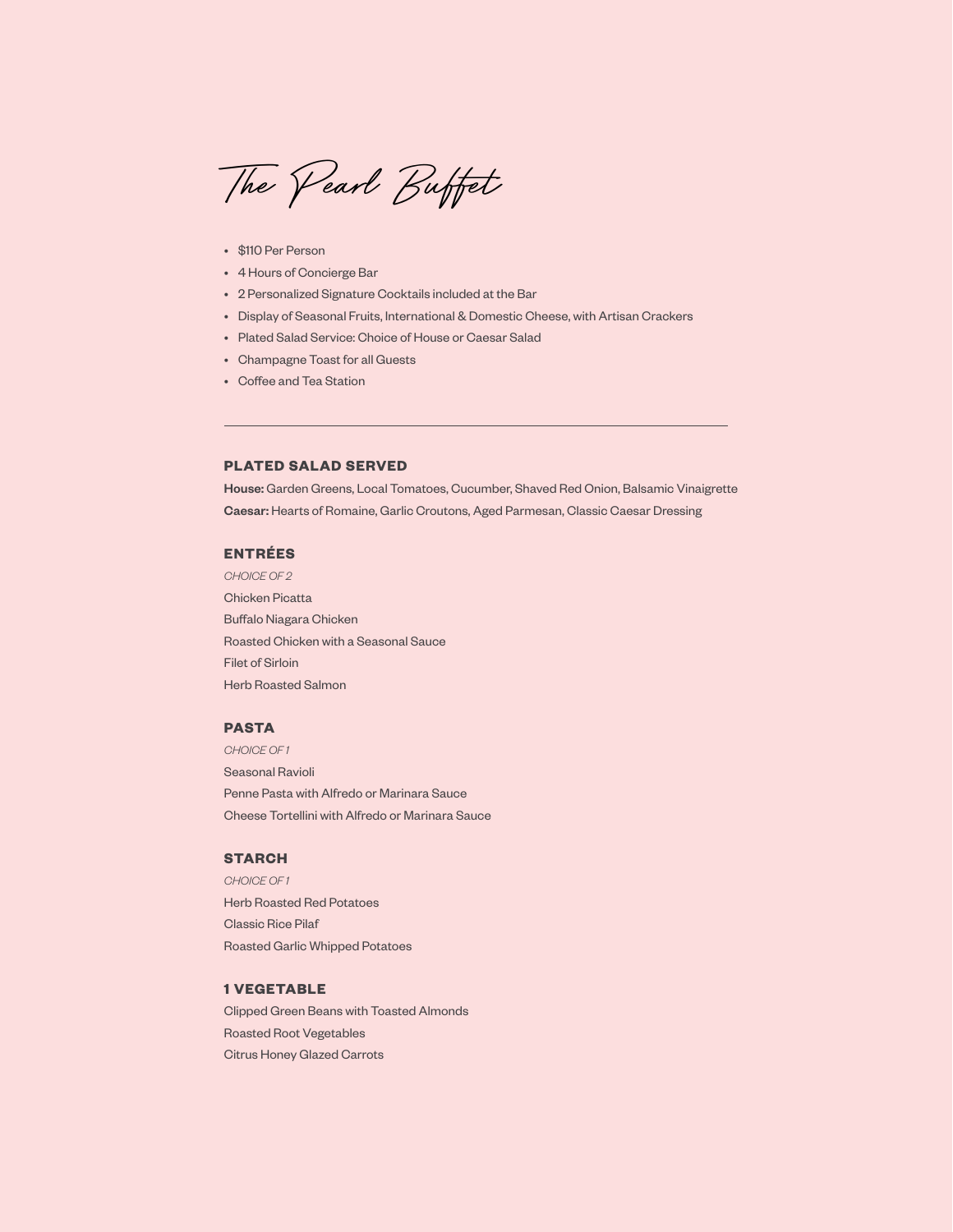The Pearl

- \$99 Per Person
- 4 Hours of Concierge Bar
- 2 Personalized Signature Cocktails included at the Bar
- Display of Seasonal Fruits, International & Domestic Cheese, with Artisan Crackers
- 2 Passed Hors d'ouevres
- Plated Salad Service: Choice of House or Caesar Salad
- Coffee and Tea Station

# **HORS D'OEUVRES**

*CHOICE OF 2* Traditional Bruschetta Eggplant Caponata Crostini Spanakopita Mini Italian Meatballs Sausage Stuffed Mushrooms

## **SALAD**

*CHOICE OF 1* House: Garden Greens, Local Tomatoes, Cucumber, Shaved Red Onion, Balsamic Vinaigrette Caesar: Hearts of Romaine, Garlic Croutons, Aged Parmesan, Classic Caesar Dressing

### **SERVED DINNER**

*CHOICE OF 2* Chicken Picatta Buffalo Niagara Chicken Roasted Chicken with a Seasonal Sauce Filet of Sirloin Herb Roasted Salmon Seasonal Ravioli Portobello Vegetable Napoleon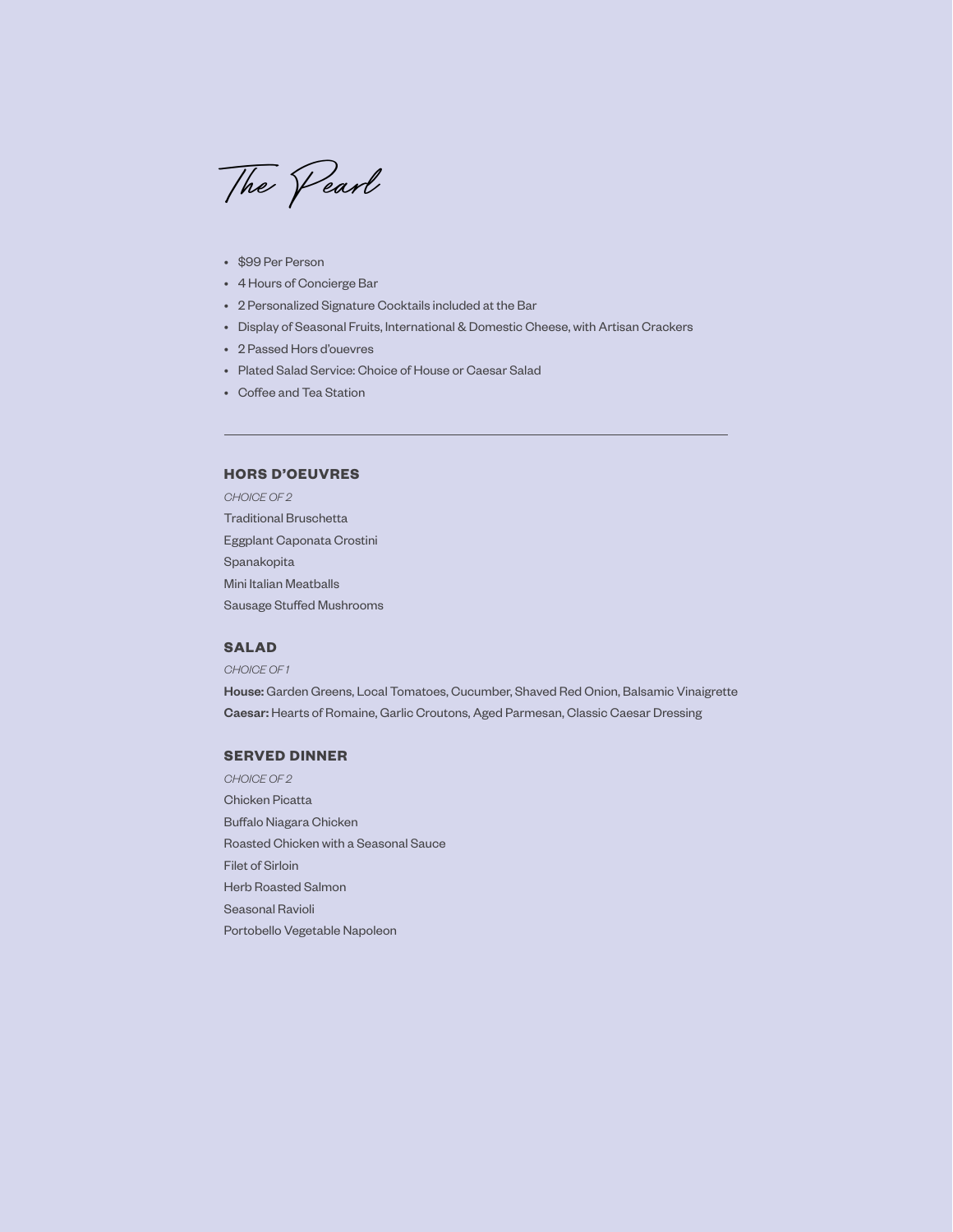The 500

- \$110 Per Person
- 4 Hours of First Class Bar
- 2 Personalized Signature Cocktails available at the Bar
- 3 Butler Passed Hors d'oeuvres
- Charcuterie Display of 3 cheeses, 3 meats, crackers, and crudité
- Plated Salad Course with Bread Service
- Coffee and Tea Station
- Champagne Toast for all guests

## **HORS D'OEUVRES**

*CHOICE OF 3* Traditional Bruschetta Eggplant Caponata Spanakopita Mini Meatball Marinara Thai Meatballs Caprese Skewers Spicy Banana Pepper Risotto Cake Coconut Shrimp Sausage Stuffed Mushrooms

# **SALAD**

*CHOICE OF 1*

House: Garden Greens, Local Tomatoes, Cucumber, Shaved Red Onion, Balsamic Vinaigrette Caesar: Hearts of Romaine, Garlic Croutons, Aged Parmesan, Classic Caesar Dressing

## **SERVED DINNER**

*CHOICE OF 2* Chicken Milanese Chicken Picatta Buffalo Niagara Chicken Filet of Sirloin Pan Seared Scallops Portobello and Vegetable Napoleon Seasonal Ravioli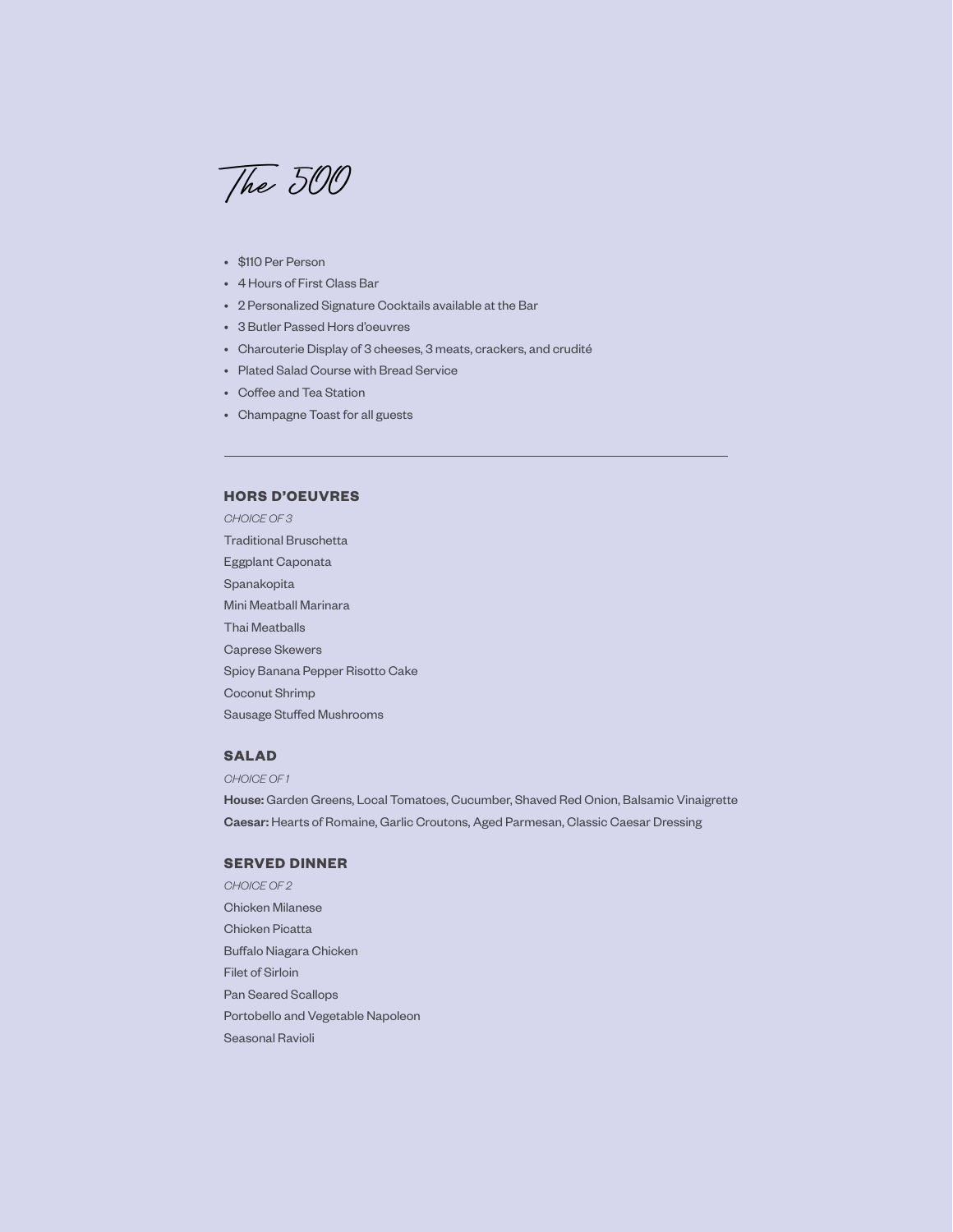The Forever

- \$120 Per Person
- 4 Hours of Premium Bar
- 2 Personalized Signature Cocktails available at the Bar
- 4 Butler Passed Hors d'oeuvres
- Charcuterie Display of 3 cheeses, 3 meats, jardinière vegetables, crackers, crudité, hummus, roasted red peppers
- Plated Salad Course with Bread Service
- Coffee and Tea Station
- Champagne Toast for all guests
- One Late Night Station

### **HORS D'OEUVRES**

*CHOICE OF 4* Traditional Bruschetta Mini Meatball Marinara Eggplant Rollatini Spanakopita Caprese Skewers Stinger Roulade Beef on 'Weck Crostini Sausage Stuffed Mushrooms Spicy Banana Peppers Risotto Cake Shrimp Cocktail Bacon Wrapped Scallops Crab Cakes Arancini

### **SALAD**

*CHOICE OF 1*

**House:** Garden Greens, Local Tomatoes, Cucumber, Shaved Red Onion, Balsamic Vinaigrette **Caesar:** Hearts of Romaine, Garlic Croutons, Aged Parmesan, Classic Caesar Dressing **Spinach:** Pecans, Seasonal Fruit, Goat Cheese, and a Raspberry Vinaigrette

## **SERVED DINNER**

*CHOICE OF 2*  Roasted Chicken with a Seasonal Sauce Chicken Picatta Buffalo Niagara Chicken Herb Roasted Salmon with Citrus Scallion Oil Pan Seared Scallops ~ Available at Market Price Filet of Mignon ~ Available at Market Price Portobello and Vegetable Napoleon Seasonal Ravioli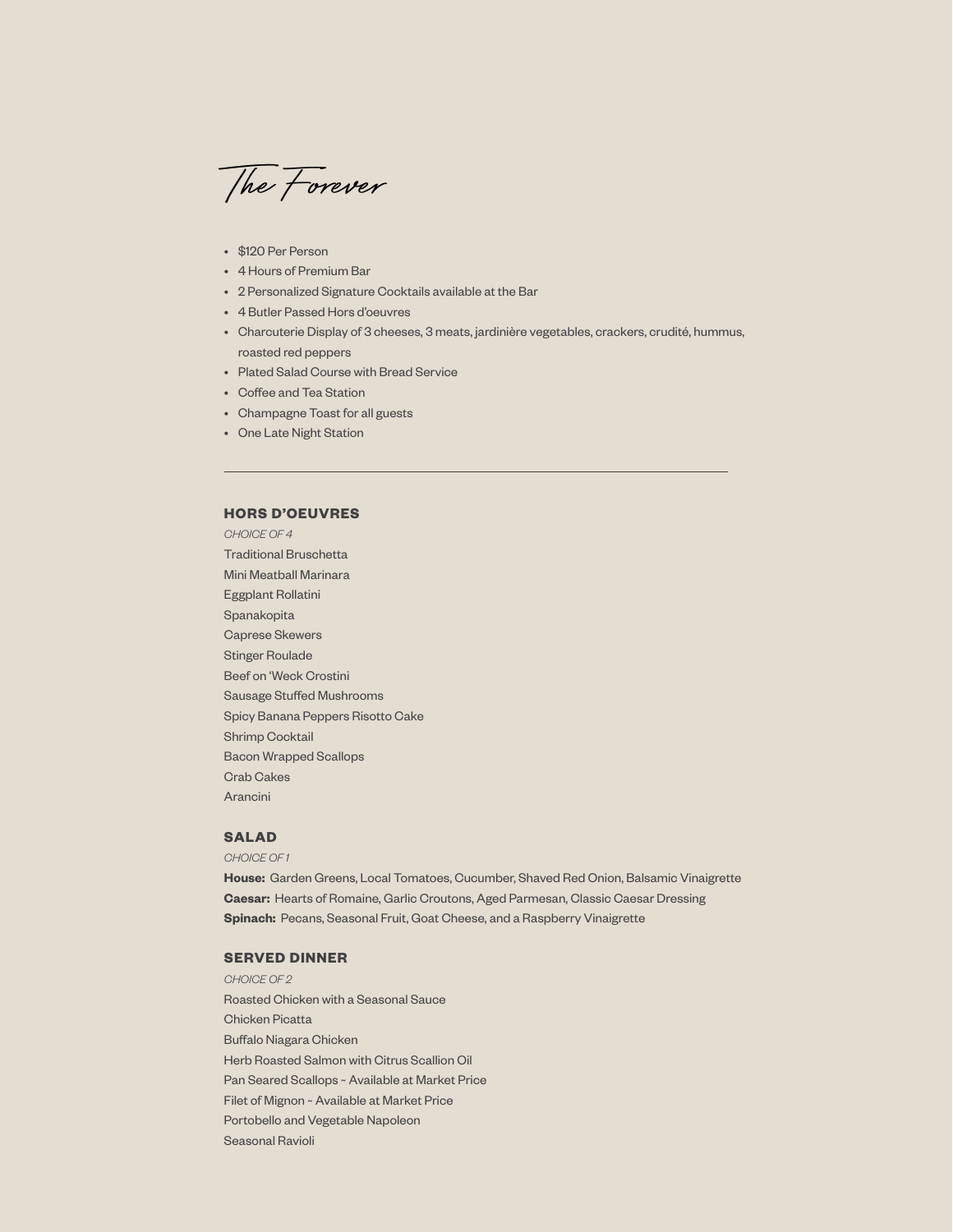Enhancements

**SALAD Z \$3 per person** Roasted Tomato Caprese: Fresh Mozzarella, Tomatoes, Sweet Basil Pesto, Balsamic Reduction

Wedge: Iceberg, Cherrywood Bacon, Marinated Tomatoes, Red Onion, Bleu Cheese Dressing

Spinach: Pecans, Seasonal Fruit, Pickled Red Onion, Goat Cheese, and Raspberry Vinaigrette

**Make any Entrée a Duet by adding Chicken or Shrimp at an additional \$10 per person**

### **HORS D'OUEVRES**

*ALL HORS D'OEUVRES REQUIRE A MINIMUM OF 50 PIECES PER SELECTION*  Thai Meatballs: \$3 per piece Eggplant Caponata Crostini: \$3 per piece Buffalo Chicken Crunch Roll: \$4 per piece Stinger Roulade: \$4 per piece Beef on 'Weck Crostini: \$4 per piece Stuffed Banana Pepper Phyllo Cup: \$4 per piece Sausage & Cheese Stuffed Mushrooms: \$3 per piece Artisanal Flatbread: \$4 per piece Loaded Potato Bites: \$3 per piece Roasted Spinach & Artichoke Crostini: \$3 per piece Crab Cakes: \$4 per piece Bacon-Wrapped Scallops: \$4 per piece Banana Pepper Cakes with Pomodoro Sauce: \$3 per piece

### **COLD DISPLAYS**

Artisanal Cheese and Fruit Display: Served with Crackers, \$8 per person

Charcuterie Display: Assorted Cheeses and Cured Meats, Olives, Dried Fruits, Nuts, Dip Spreads, Crackers, and Crudité, \$12 per person

Raw Bar: Based on Seasonal Availability, Market Price

#### **BAR ENHANCEMENTS**

Cabernet Sauvignon and Chardonnay served during Dinner, \$10 per person

Chilled Champagne Toast, \$3 per person

Bar Package Level Upgrade, \$10 per person

Additional Hour of Open Bar, \$10 per person

#### **STATIONS**

**Chips & Dip Bar - \$7 per person** Tortilla Chips, House made Potato Chips, Salsa, and Caramelized Onion Dip

#### **Buffalo Station - \$16 per person**

Buffalo Chicken Wings – Two Ways Carved Beef on 'Weck sliders with Horseradish Aioli Gourmet Artisan Flatbread Pizzas with Cheese, Cheese and Pepperoni and Buffalo Chicken Spicy Banana Peppers Risotto Cake Potato Pierogies with caramelized onions

### **S'mores Bar - \$10 per person**

Graham Crackers, Marshmallows, Milk or Dark Chocolate Bars, Peanut Butter Cups, Oreos

#### **Pearl Slider Station - \$16 per person**

*CHOICE OF TWO*

Grilled Angus Beef: Chili Fried Onions, Chipotle Mayo Buffalo Chicken: Fried Chicken, Blue Cheese Dressing, Hot Sauce Pulled Pork: Pineapple, Cabbage Slaw, BBQ Portobello: Arugula Mix, Sautéed Onions, Balsamic Reduction Big Pearl: American Cheese, Lettuce, Chopped Onion, Special Sauce

#### **Nacho Bar - \$10 per person**

Southwest Seasoned Chicken, Tortilla Chips, Queso, Fresh Pico de Gallo, Black Olives, Jalapenos, Sour Cream, Salsa

#### **Fry Bar - \$12 per person**

French Fries, Sweet Potato Fries Waffle Fries, Tater Tots Accompanied by: Smoked Bacon Bits, Melted Queso, Spicy Ketchup, Brown Sugar Infused Honey, and Peppered Gravy